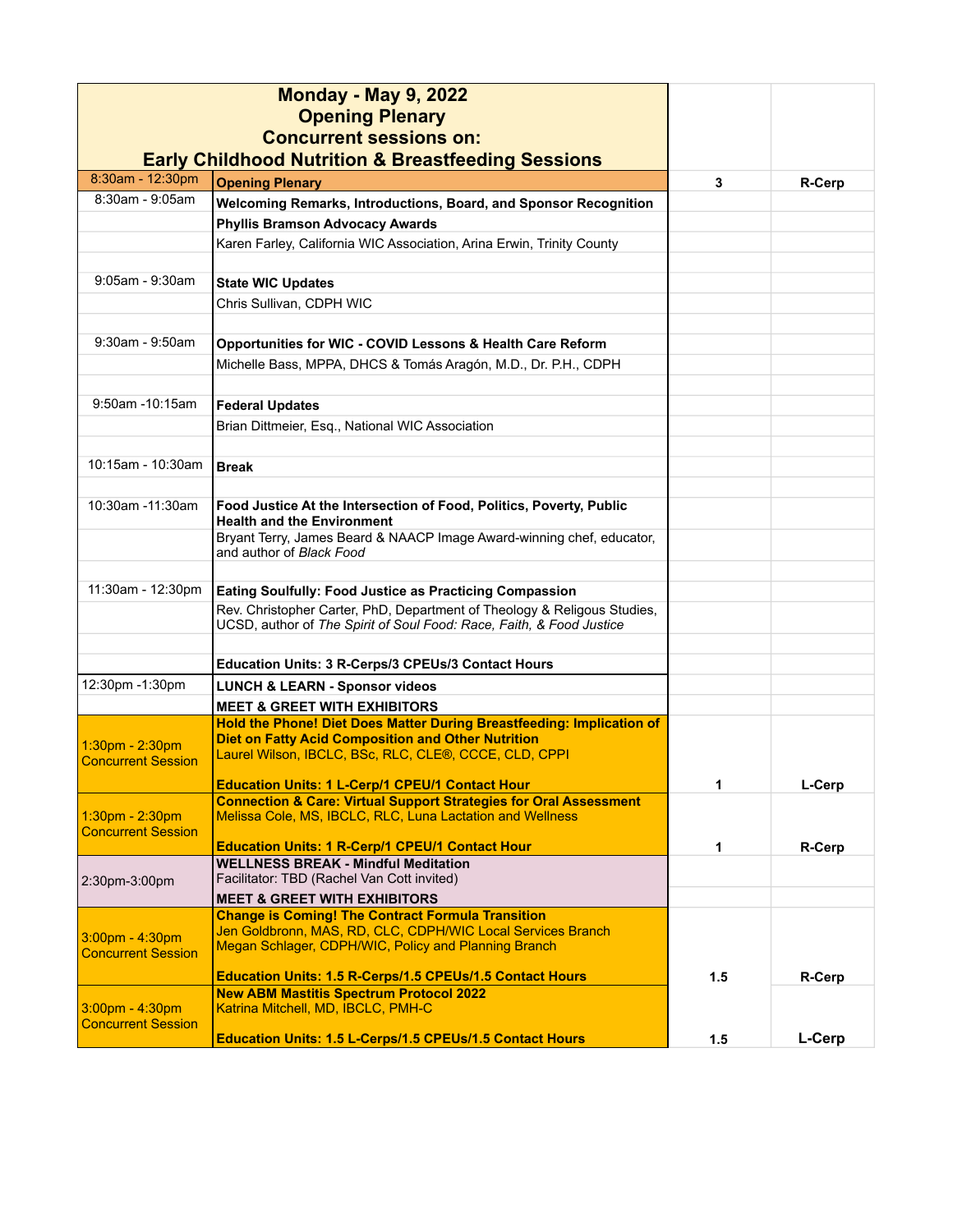| <b>Tuesday, May 10, 2022</b><br><b>Concurrent sessions on:</b><br><b>Early Childhood Nutrition &amp; Breastfeeding</b> |                                                                                                                                                                                               |      |               |
|------------------------------------------------------------------------------------------------------------------------|-----------------------------------------------------------------------------------------------------------------------------------------------------------------------------------------------|------|---------------|
| 8:00am - 8:30am                                                                                                        | <b>Mindful Mornings: TBD</b>                                                                                                                                                                  |      |               |
|                                                                                                                        |                                                                                                                                                                                               |      |               |
| 9:00am - 10:30am<br><b>Concurrent Session</b>                                                                          | <b>Eating Well For Every Culture</b><br>Ashley Carter, RD/LDN & Jasmine Westbrooks, MS, RD/LDN, EatWell<br><b>Exchange</b><br><b>Education Units: 1.5 R-Cerps/1.5 CPEUs/1.5 Contact Hours</b> | 1.5  | R-Cerp        |
| 9:00am - 10:30am<br><b>Concurrent Session</b>                                                                          | Meeting clients where they're at: Ethical guidelines when talking about<br>complementary therapies<br>Lisa Marasco, MA, IBCLC, FILCA                                                          |      |               |
|                                                                                                                        | Education Units: 1.25 E-Cerps/1.25 CPEUs/1.25 Contact Hours                                                                                                                                   | 1.25 | E-Cerp        |
| 10:30am-11:00am                                                                                                        | <b>BREAK</b>                                                                                                                                                                                  |      |               |
|                                                                                                                        | <b>MEET &amp; GREET WITH EXHIBITORS</b>                                                                                                                                                       |      |               |
| 11:00am - 12:30pm<br><b>Concurrent Session</b>                                                                         | 8 Easy Ways to Offer Infants High Iron Foods<br>Katie Ferraro, MPH, RDE, CDE<br><b>Education Units: 1.5 R-Cerps/1.5 CPEUs/1.5 Contact Hours</b>                                               | 1.5  | R-Cerp        |
| 11:00am - 12:30pm<br><b>Concurrent Session</b>                                                                         | A Case Study Approach to Critical Thinking for Lactation<br><b>Professionals</b><br>Melissa Cole, MS, IBCLC, RLC, Luna Lactation and Wellness                                                 |      |               |
|                                                                                                                        | <b>Education Units: 1.5 L-Cerps/1.5 CPEUs/1.5 Contact Hours</b>                                                                                                                               | 1.5  | L-Cerp        |
| 12:30pm - 1:30pm                                                                                                       | <b>LUNCH BREAK</b>                                                                                                                                                                            |      |               |
| This Session will be<br>in SPANISH                                                                                     | <b>LUNCH &amp; LEARN - Cooking for Salud®</b><br>Kitchenistas® from Olivewood Gardens & Learning Center*                                                                                      |      |               |
|                                                                                                                        | <b>Education Units: 1 R-Cerp/1 CPEU/1 Contact Hour</b>                                                                                                                                        | 1    | R-Cerp        |
| 1:30pm - 2:30pm<br><b>Concurrent Session</b>                                                                           | <b>Advocacy Workshop (Title TBD)</b><br>Noora Kanfash, MPH, National WIC Association                                                                                                          |      |               |
|                                                                                                                        | <b>Education Units: 1 R-Cerp/1 CPEU/1 Contact Hour</b>                                                                                                                                        | 1    | <b>R-Cerp</b> |
| 1:30pm - 2:30pm<br><b>Concurrent Session</b>                                                                           | <b>Equity in Infant Feeding Support: Meeting WIC Participants Where</b><br><b>They Are</b><br>Elizabeth Crum, MAS, RD, IBCLC, CDPH/WIC<br>Jen Goldbronn, MAS, RD, CLC, CDPH/WIC               |      |               |
|                                                                                                                        | Education Units: 1 L-Cerp/1 CPEU/1 Contact Hour                                                                                                                                               | 1.   | L-Cerp        |
| 2:30pm - 3:00pm                                                                                                        | <b>WELLNESS BREAK with Jasmine Flowers Cruz - Zumba</b><br><b>MEET &amp; GREET WITH EXHIBITORS</b>                                                                                            |      |               |
| $3.00$ pm - 4:30pm<br><b>Concurrent Session</b>                                                                        | <b>Change is Coming! The Contract Formula Transition</b><br>Jen Goldbronn, MAS, RD, CLC, CDPH/WIC Local Services Branch<br>Megan Schlager, CDPH/WIC, Policy and Planning Branch               |      |               |
|                                                                                                                        | Education Units: 1.5 R-Cerps/1.5 CPEUs/1.5 Contact Hours                                                                                                                                      | 1.5  | <b>R-Cerp</b> |
| $3.00pm - 4.00pm$<br><b>Concurrent Session</b>                                                                         | <b>Ethical Issues in Human Milk Exchange (E-Cerp)</b><br>Naomi Bar-Yam, PhD, ACSW                                                                                                             |      |               |
|                                                                                                                        | <b>Education Units: 1 E-Cerp/1 CPEU/1 Contact Hour</b>                                                                                                                                        | 1    | E-Cerp        |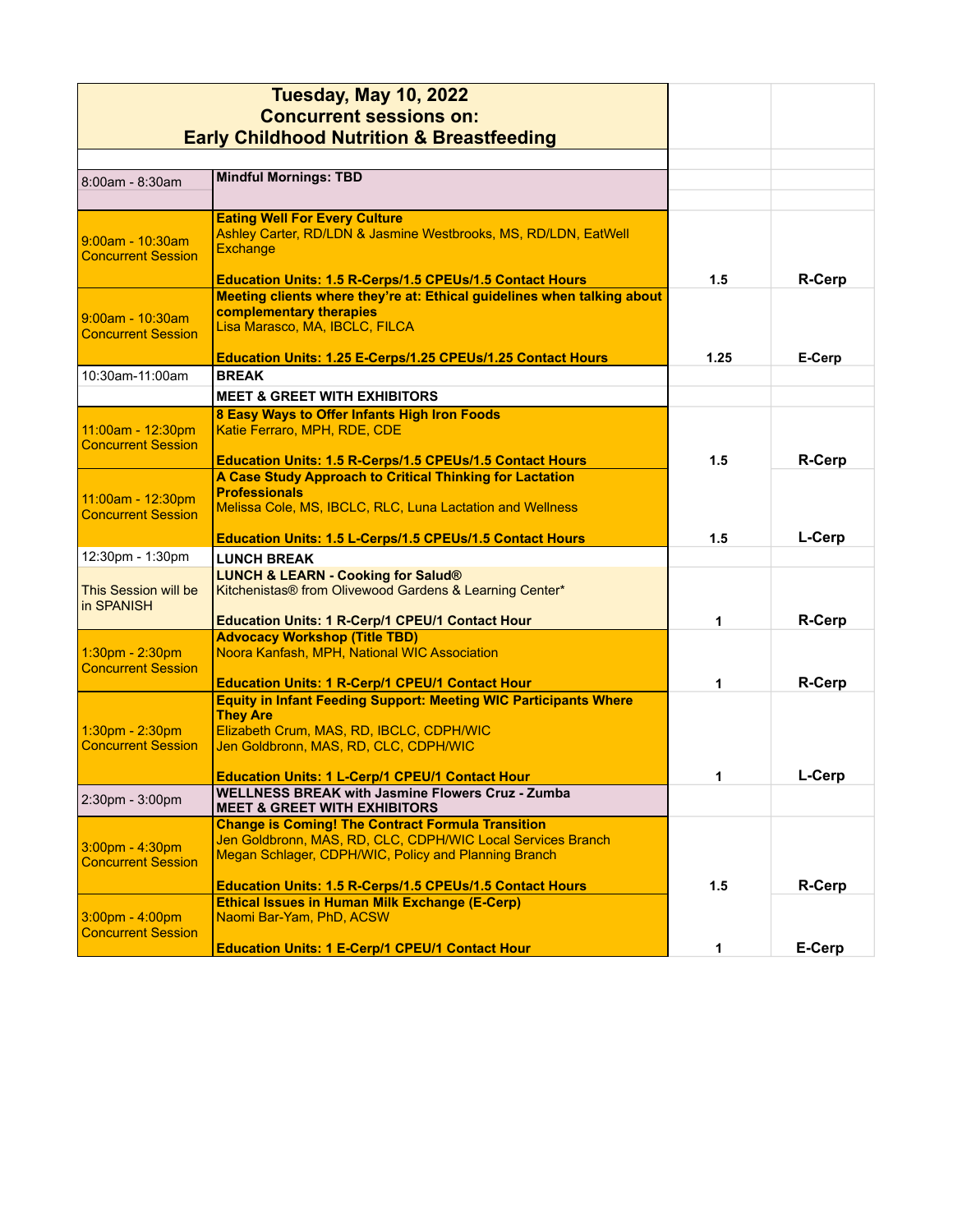|                                                       | Wednesday, May 11, 2022<br><b>Concurrent sessions on:</b><br><b>Equity for ALL Families</b>                                                                                                                                                   |      |               |
|-------------------------------------------------------|-----------------------------------------------------------------------------------------------------------------------------------------------------------------------------------------------------------------------------------------------|------|---------------|
| 8:00am - 8:30am                                       | Mindful Mornings with Kelley Axelson & Corrine Ferris<br><b>Visioning Session: Part 1</b>                                                                                                                                                     |      |               |
| <u> 9:00am - 10:30am</u><br><b>Concurrent Session</b> | The Long-Term Legacy: Epigenetics, the Microbiome, & Human Milk<br>Laurel Wilson, IBCLC, BSc, RLC, CLE®, CCCE, CLD, CPPI<br>Education Units: 1.5 L-Cerps/1.5 CPEUs/1.5 Contact Hours                                                          | 1.5  | L-Cerp        |
| <u> 9:00am - 10:30am</u><br><b>Concurrent Session</b> | Health Plan Panel: CalAIM & WIC, What's next?<br>Speakers TBD (Anthem & Health Net invited)                                                                                                                                                   |      |               |
| 10:30am-11:00am                                       | <b>Education Units: 1.5 R-Cerps/1.5 CPEUs/1.5 Contact Hours</b><br><b>BREAK</b>                                                                                                                                                               | 1.5  | <b>R-Cerp</b> |
|                                                       | <b>MEET &amp; GREET WITH EXHIBITORS</b>                                                                                                                                                                                                       |      |               |
| 11:00am - 12:30pm<br><b>Concurrent Session</b>        | <b>Confirmation Bias and other Cognitive Errors</b><br><b>Catherine Watson Genna, BS IBCLC RLC</b>                                                                                                                                            |      |               |
|                                                       | Education Units: 1.25 E-Cerps/1.25 CPEUs/1.25 Contact Hours                                                                                                                                                                                   | 1.25 | E-cerp        |
| 11:00am - 12:30pm<br><b>Concurrent Session</b>        | The Earliest Blueprints: The critical importance of zero to five<br>Bryan Post, PhD, LCSW, Parents in Training                                                                                                                                |      |               |
| 12:30pm - 1:30pm                                      | Education Units: 1.5 R-Cerps/1.5 CPEUs/1.5 Contact Hours<br><b>LUNCH BREAK</b>                                                                                                                                                                | 1.5  | <b>R-Cerp</b> |
|                                                       | <b>LUNCH &amp; LEARN: Vaccinate All 58 States</b>                                                                                                                                                                                             |      |               |
|                                                       | Sonya Harris and Yurina Melara, VA58                                                                                                                                                                                                          |      |               |
| $1.30pm - 2.30pm$<br><b>Concurrent Session</b>        | <b>Preterm Birth Disparities &amp; Contributing Factors</b><br>Jessica Wade, March of Dimes, San Diego                                                                                                                                        |      |               |
|                                                       | <b>Education Units: 1 L-Cerp/1 CPEU/1 Contact Hour</b><br><b>Beyond a Bite: Sensory Food Exploration for the Neurodiverse</b>                                                                                                                 | 1    | L-Cerp        |
| $1:30pm - 2:30pm$<br><b>Concurrent Session</b>        | <b>Population</b><br>Yaffi Lvova, RD                                                                                                                                                                                                          |      |               |
|                                                       | <b>Education Units: 1 R-Cerp/1 CPEU/1 Contact Hour</b>                                                                                                                                                                                        | 1    | R-Cerp        |
| 2:30pm - 3:00pm                                       | <b>WELLNESS BREAK: TBD</b><br><b>MEET &amp; GREET WITH EXHIBITORS</b>                                                                                                                                                                         |      |               |
| 3:00pm - 4:30pm<br><b>Concurrent Session</b>          | <b>Asian American, Native Hawaiian, and Pacific Islander (AANHPI)</b><br><b>Lactation Collaborative of California: Changing narratives in</b><br><b>AANHPI health</b><br><b>Speaker Panel</b>                                                 |      |               |
|                                                       | Education Units: 1.5 L-Cerp/1.5 CPEU/1.5 Contact Hour                                                                                                                                                                                         | 1.5  | L-Cerp        |
| $3.00pm - 4.00pm$<br><b>Concurrent Session</b>        | <b>Modernizing WIC for the 21st Century</b><br>Elizabeth Crum, MAS, RD, IBCLC, CDPH/WIC Local Services Branch<br>Nancy Magaña-Benoit, MS RDN CLEC, CDPH/WIC Policy and Planning Bra<br>Jodi Truscott, M.S., CDPH/WIC Vendor Management Branch |      |               |
|                                                       | <b>Education Units: 1 R-Cerp/1 CPEU/1 Contact Hour</b>                                                                                                                                                                                        | 1    | R-Cerp        |